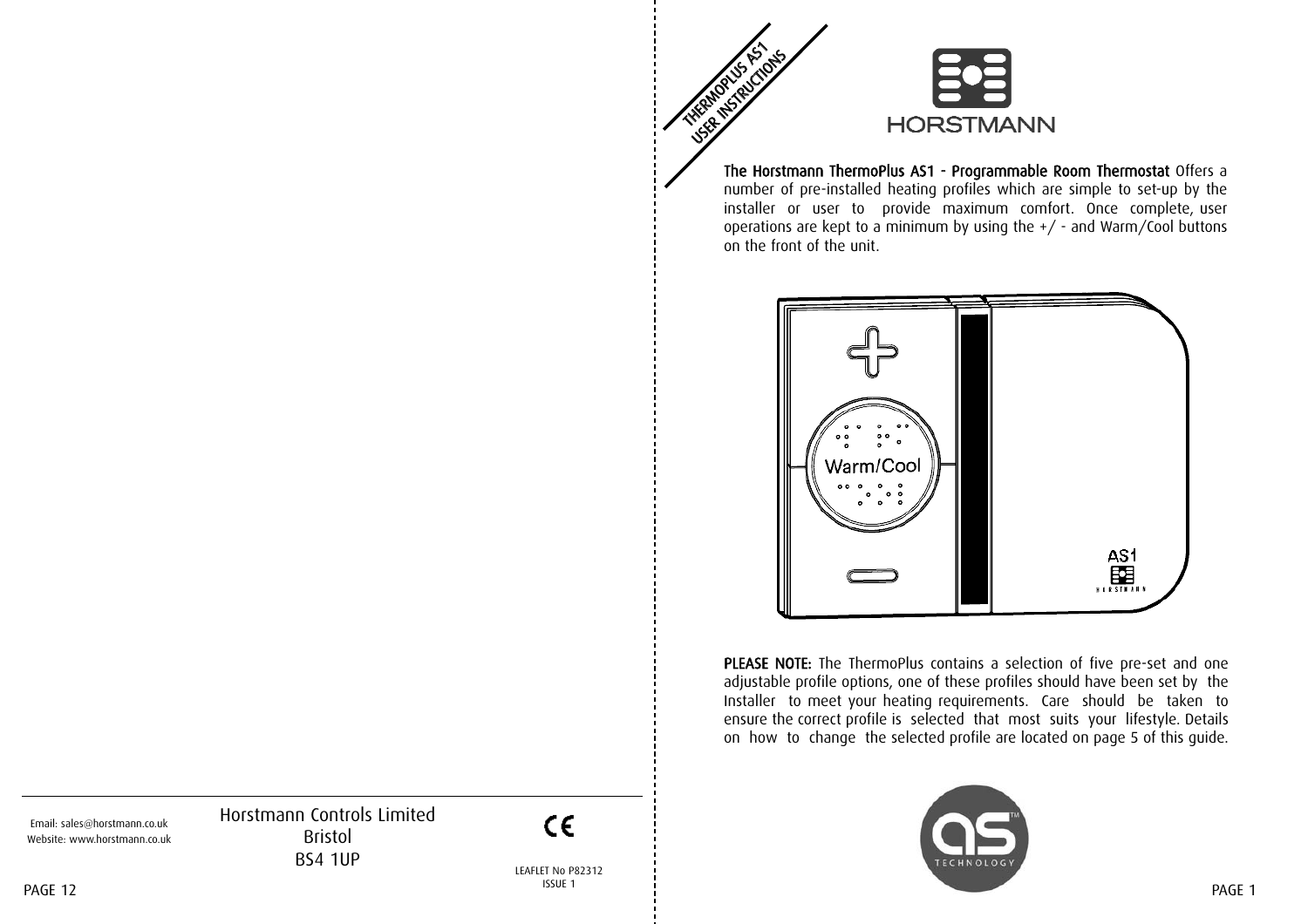The ThermoPlus AS1 has been designed to be a simple to use thermostat, requiring minimal user intervention. The normal day-to day operation is taken care of by the pre-set heating profiles, any temporary adjustments are simply made by using the + and - buttons. The indicator lights react to any temporary user adjustments made, the LED indicators work in the following way;

Warm is shown by two red lights (6) and Cool is shown by a single blue light (5). The centre button (3) marked 'Warm / Cool' allows you to toggle between warm and cool settings.

When one or more red lights are on, you can increase the temperature by pressing the '+' button (1). For example, press once to go up by 1 degree or press twice to go up by 2 degrees.

When the two or three red lights are on, the temperature can also be lowered by using the '-' button (2). For example, press once to go down to the warm setting temperature and press again to go down to one degree below warm setting temperature.

The Blue light means the unit is working to the lower temperature and the '+' or '-' buttons do not work when this blue light is on. To change to the warm setting press the 'Warm/Cool' button.

Under the flap (7) is a Blue button (4). During the summer, or when you want your central heating off for long periods, for example if you go on holiday, press the Blue button and close the flap. When you want to go back to normal operation, open the flap and press the Blue button again, remembering to close the flap once finished.

Both the Warm and Cool temperature settings can be fully adjusted, this operation is detailed opposite

| INTRODUCTION AND OPERATING GUIDE          | PAGE <sub>2</sub> |
|-------------------------------------------|-------------------|
| WARM / COOL TEMPERATURE ADJUSTMENT PAGE 3 |                   |
| <b>PROGRAMMING MODE</b>                   | PAGE 4            |
| <b>TIME AND DATE CHECK</b>                | PAGE 4            |
| <b>SETTING PROFILES</b>                   | PAGE 5            |
| <b>HEATING PROFILES 1 - 5</b>             | PAGE 6            |
| PROFILE 6 - USER ADJUSTABLE               | PAGE 8            |
| <b>RESET PROCEDURE</b>                    | PAGE 9            |
| <b>GENERAL INFORMATION</b>                | PAGE 10           |
| <b>SPECIFICATION</b>                      | PAGE 10           |
|                                           |                   |

#### SPECIFICATION THERMOPLUS AS1

Contact type: Micro dis-connection (Voltage Free) Contact rating: 3(1)Amps 230-240V AC Power supply: 230-240V AC 50Hz Operating Temperature range:  $0^{\circ}$ C to  $40^{\circ}$ C Temperature Control Range: 5°C to 30°C Standby Temperature: 5°C to 30°C Double insulated. Dirt protection: Normal situations. Enclosure protection: IP30 Purpose of control: Electronic thermostat Reserve Battery Type: Lithium

Case material: Thermoplastic, flame retardant Dimensions: 120mm x 90mm x 32mm Display: User - LED Programming - Liquid crystal, Backlit

Clock: 24 hour Display time adjustment: 1 Minute steps

Switched time adjustment: 15 Minute steps Programme selection: Auto, Standby Operating periods per day (Warm): 3 Override: Instant Warm/Cool Backplate: Industry Standard Backplate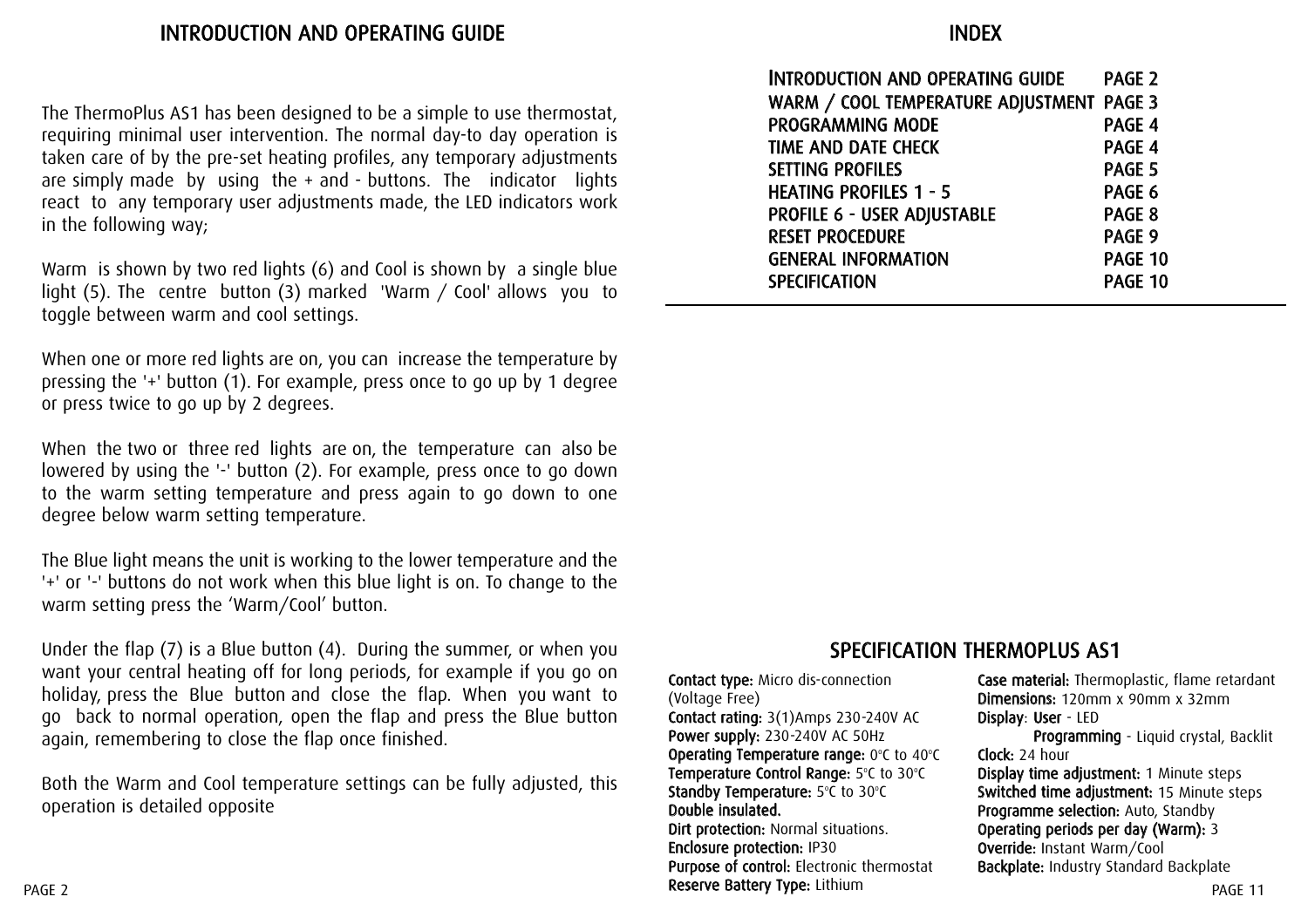#### FROST PROTECTION

The Blue button situated under the flap will initiate the frost protection mode when pressed, the word 'STANDBY' will appear on the display, the thermostat has been pre-programmed with a frost protection temperature level of  $7^{\circ}$ C, this can be adjusted by using the up and down arrow buttons.

#### **BATTERY**

The programmer is fitted with a non-rechargeable, long life battery, which will maintain the programmed time settings for a minimum of 12 months with the supply disconnected. THIS SHOULD BE SUFFICIENT TO COVER POWER INTERRUPTIONS DURING THE LIFE OF THE UNIT. During power interruptions the LCD display and LED indicators will not function.

### SERVICE AND REPAIR

The ThermoPlus AS1 is NOT user serviceable. Please do not dismantle the unit. In the unlikely event of a fault developing please refer to the RESETTING THE THERMOSTAT section of this user guide located on page 9. If this fails to resolve the problem please contact a local heating engineer or a qualified electrician.



#### WARM AND COOL TEMPERATURE ADJUSTMENTS

The ThermoPlus has two preset temperature levels, these are known as 'Warm', higher level temperature(21°C) and 'Cool', lower or set back temperature(15°C). The preset temperatures have been selected to give a comfortable, safe, yet efficient temperature level in the home.

In certain installations it may be necessary to adjust either the 'Warm' and / or 'Cool' temperatures to meet the specific needs of the user. This can be achieved by following the simple steps below; (Additional information is also contained within the General Information section of this guide)

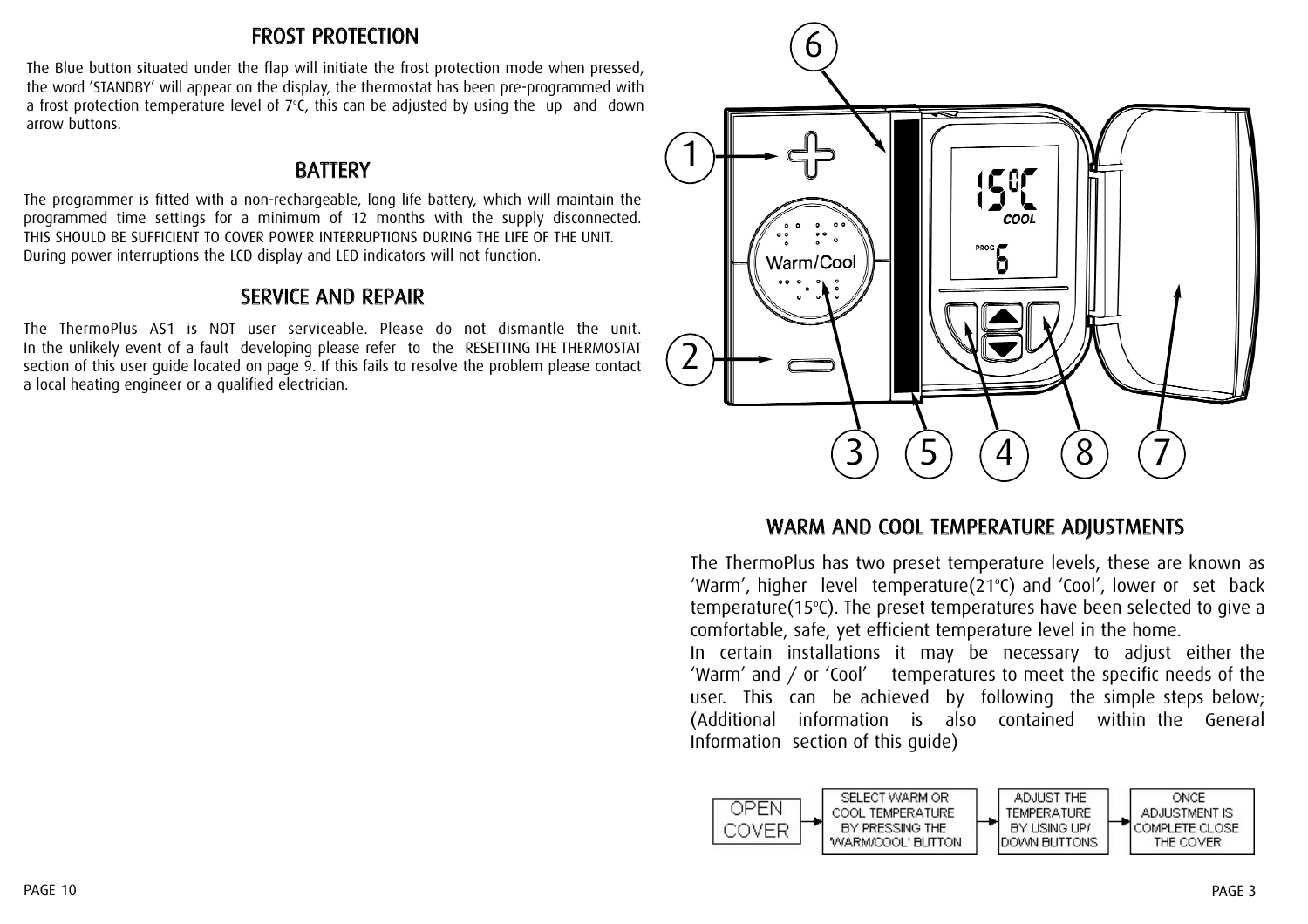# THERMOPLUS PROGRAMMING MODE

The ThermoPlus AS1 has been designed for minimal user intervention, however should any changes be required please press buttons 4 and 8 simultaneously to enter the programming mode, this will allow you to;

- Check the current time/date/year
- Check the current profile
- Set a new pre-set profile or
- Set a user defined profile



PLEASE NOTE; Upon completion of the instructions above, please ensure that you exit the programming mode by pressing button 4 and 8 simultaneously.

# TIME AND DATE CHECK

The ThermoPlus thermostat has been pre-set with the current time and date during manufacture. No alteration should be required to the time and date, however if any modification is required please refer to the flowchart below.



# GENERAL INFORMATION

# RESETTING THE THERMOPLUS AS1

Electronic equipment can in some circumstances be affected by electrical interference. If the display becomes frozen or scrambled; or if you wish to revert back to the default settings please use the following procedure.

# RESET PROCEDURE

PLEASE NOTE; Using this procedure will restore the ThermoPlus to the original factory programme settings, the time setting will also default to 1st January 2005.

#### RESETTING THE THERMOPLUS AS1

- On the ThermoPlus AS1 press the 'UP' and 'DOWN' arrow buttons together:

- Then release the buttons and the thermostat will return to preset factory settings.



# WARM AND COOL TEMPERATURE ADJUSTMENT

The Warm and Cool target temperature settings on the ThermoPlus AS1 are fully adjustable. To change a target temperature it is first necessary to press the the centre button to bring up the 'Warm' or 'Cool' setting (Indicated by the red or blue LED indicators). By using the up/down keys under the flap the 'Warm/Cool' temperature can be increased or decreased to the desired temperature setting

PLEASE NOTE - it is not possible to set the warm setting to below that of the cool setting or vice

Once a new temperature has been set on either the Warm or Cool setting the AS1 will continue to use this setting until the next manual adjustment.

versa.

PLEASE NOTE - The AS1 will display any temporary change the user has made by pressing the + or - buttons, this does not indicate a permanent change in either the Warm or Cool settings, the temperature will return to the pre-set levels at the next switching period. During an override the 'Warm' or 'Cool' setting will not be displayed on the LCD.







15°C ◙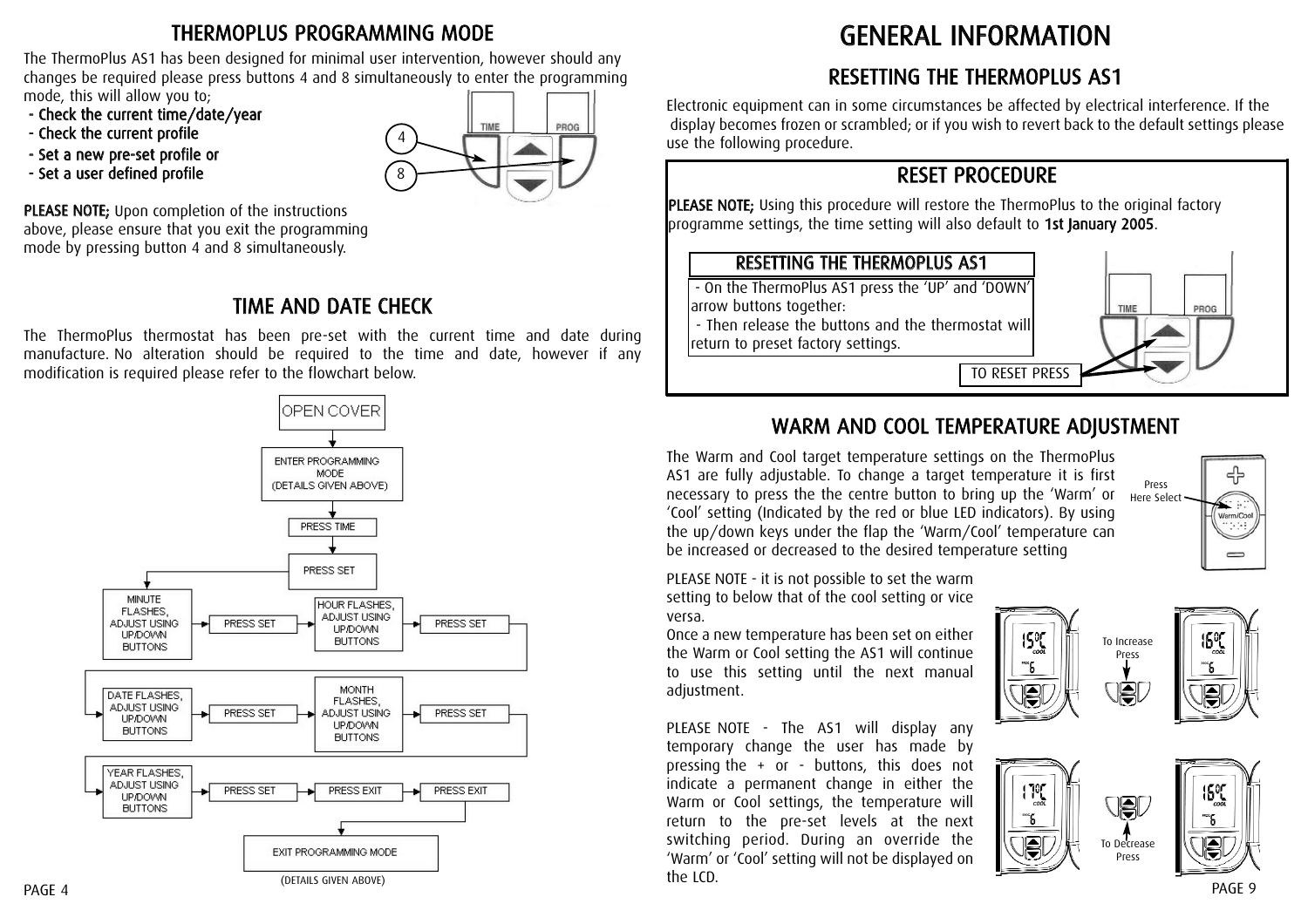#### PROFILE SIX USER DEFINABLE - 7 DAY PROGRAMMING

Profile six will allow you to set up a profile to your exact requirements. By using the flow chart below you can adjust the Warm/Cool timing periods on each day of the week.



# SETTING HEATING PROFILES

The ThermoPlus contains a selection of five pre-set and one user definable profile options, one of these may have been set by the Installer. Care should be taken to ensure a profile is selected that suits the lifestyle of the user concerned.

The flow chart below is designed to easily guide you through the process of setting the required profile.

Profiles one to five are detailed on page 6 and 7.

If none of the pre-set profiles meets your requirements it is possible to set a user defined profile, full details are given on page 8.



Profiles one to five have fixed programmes, they can be reviewed by pressing the set button once the selection process detailed above has been completed. To set a custom profile please refer to the instructions on page 8.